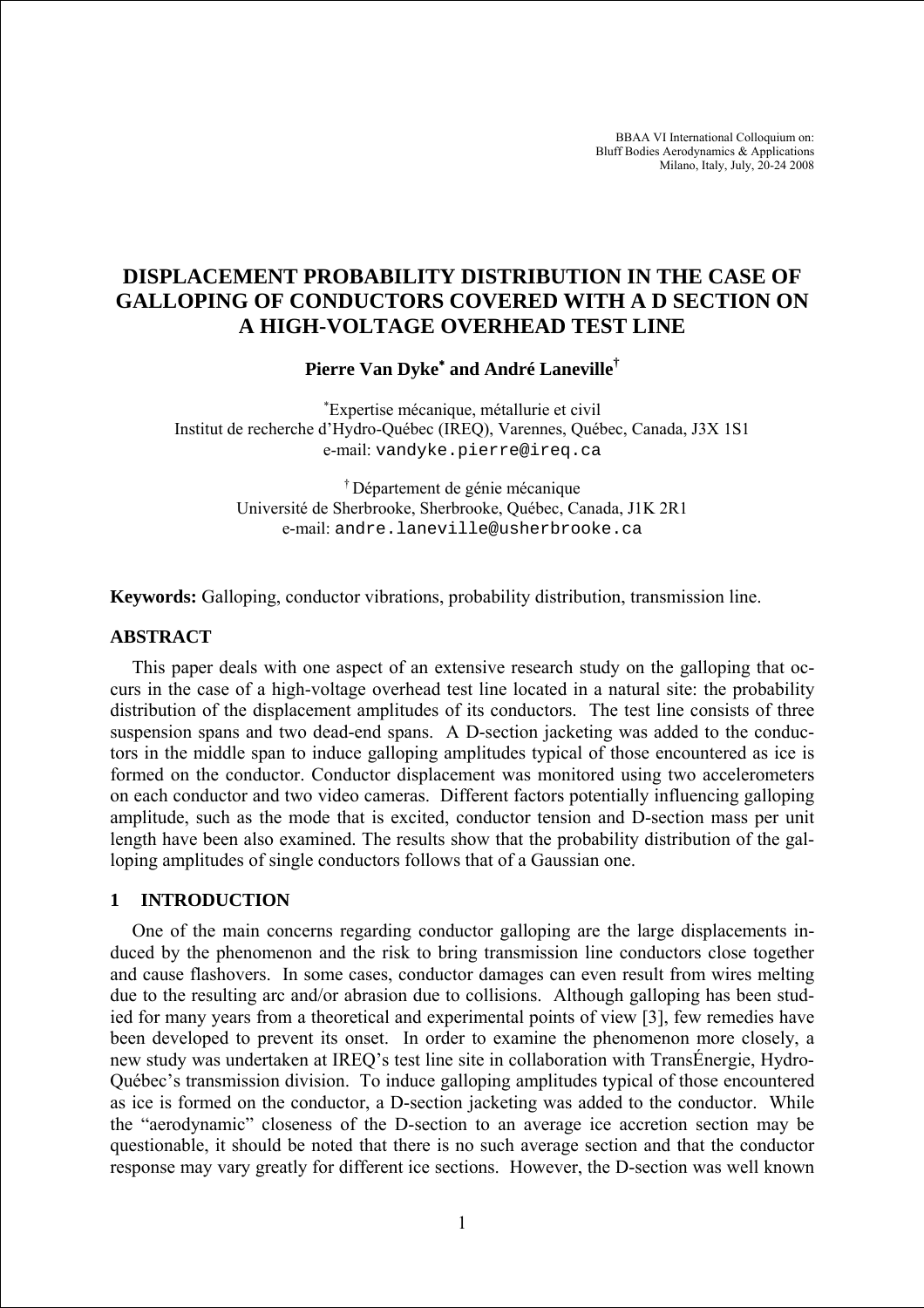to induce high galloping amplitudes [\[1\]](#page-3-1) [\[3\].](#page-3-0) Some of the data described here have been covered in previous publications [\[7\]](#page-3-2) [\[8\],](#page-3-3) where the data analysis technique used to calculate conductor amplitude was described and one of the main findings was that wind azimuth may strongly influence galloping amplitude.

This paper deals with the results obtained on single conductor strung at different tensions. The internal lay-out of the D-section jacketing allowed for the insertion of addition weight without displacing the center of gravity of the conductor: two different values of the mass per unit length were then used on the conductors. It is well known that a small amount of ice deposit is required to induce galloping on conductors. However, since the first author observed galloping with an estimated ice accretion of 2.3 kg/m on single conductors and 8.3 kg/m on quad bundles during the January 1998 ice storm in the South Montreal area (Quebec, Canada), there was concern about the dynamic loads associated with such masses during galloping. Consequently, D-sections with mass per unit lengths of 1 and 3 kg/m were used to study those effects.

The results and conclusion will be preceded by a description of the experimental setup.

# **2 DESCRIPTION OF TEST LINE**

The tests were carried out at Hydro-Québec's test line in Varennes, which consists of three suspension spans and two dead-end spans (Fig. 1 and 2). The site, built on agricultural land, is exposed to a low turbulent wind regime conducive to severe wind-induced conductor galloping, and is oriented perpendicular to the predominant wind direction. The test line comprises different testing positions for horizontal arrangements of conductors as well as tower arms allowing for a vertical arrangement of conductors.

The tests were performed on single Condor conductors suspended with Iinsulator strings. The conductor has an outside diameter of 27.8 mm, a mass per unit length of 1.522 kg/m, a rated tensile strength (RTS) of 127 kN and is made of 54 aluminium strands over seven steel strands.

D-sections, which are generally assumed to produce severe galloping, were used to induce conductor galloping without being dependent on the temperature and precipitations (Fig. 3). As mentioned earlier, the center of gravity of the D-section and the conductor were coincident. The

| Test<br>and<br>phas<br>e |   | Mechanical tension<br>of the conductor<br>(kN) | Conductor plus D-<br>section mass per unit<br>length<br>(kg/m) |
|--------------------------|---|------------------------------------------------|----------------------------------------------------------------|
|                          | A | 52.0                                           |                                                                |
|                          | В | 46.4                                           | 2.52                                                           |
|                          | C | 35.6                                           |                                                                |
|                          | A | 70.2                                           |                                                                |
|                          | в | 63.4                                           | 4.47                                                           |
|                          |   | 51.9                                           |                                                                |

Table 1: Description of test configurations



Figure 1: Line setup with interphase spacers



Figure 2: Test line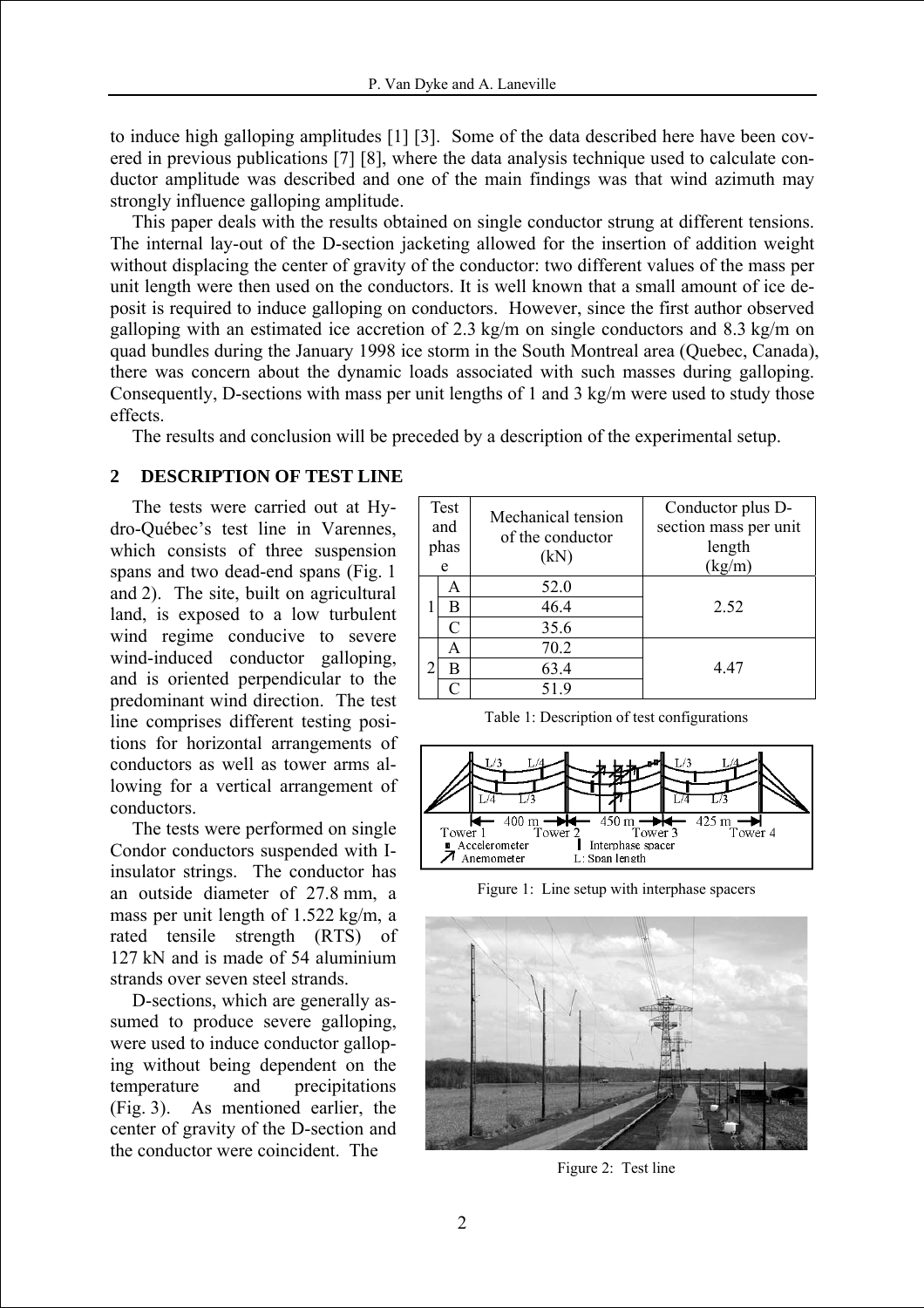sections were attached to each conductor in the middle span only. Their height was 75 mm. Their mass per unit length is provided in Table 1 as well as the conductors mechanical tension with the D-sections.

Conductor displacement was monitored using two piezo-resistive accelerometers on each conductor and two video cameras. The wind speed, yaw and elevation angles were monitored by means of four bivane-type Gill anemometers located at conductor height (Fig. 1). A fifth anemometer of the same type was located at mid-span at a height of 10 m.



Figure 3: D-section

#### **3 RESULTS**

As already mentioned, repeated flashovers during galloping is one of the main utilities' concern since they don't want to interrupt their customers' alimentation. Consequently, many statistical studies have already been conducted based on visual observations during conductor galloping on transmission lines [\[2\]](#page-3-4) [\[4\]](#page-3-5) [\[5\]](#page-3-6) [\[6\]](#page-3-7) [\[9\]](#page-3-8) to derive semi-empirical formulas in order to predict maximum galloping amplitudes of transmission lines. Quasi-continuous measurements taken at the test line allow us to perform a statistical analysis and determine the probability distribution curve of conductor galloping. The peak-to-peak amplitude of every galloping cycle was determined at the position along the span where galloping amplitude was maximum. An example of such a distribution curve is show in Fig. 4.

The experimental distribution of galloping amplitude was determined using the following approach:

$$
d\left(n\,\frac{\Delta Y}{\sigma}\right) = \frac{\sigma}{\Delta Y} \frac{N_n}{N} \tag{1}
$$

Where

- *N* : Total number of galloping cycles ;
- $N_n$ : Number of galloping cycles with a peak-to-peak amplitude in the range *n ∆Y ±∆Y/2* ;
- n : Number of intervals which results in the amplitude when multiplied by ∆Y ;
- *∆Y* : Resolution of galloping cycle amplitude chosen equal to 1 peak-to-peak ;
- *σ* : Standard deviation of the amplitude.

A Gaussian distribution was superimposed on the data and the fit with the data is good.

The standard deviation of each test is shown in Table 2 as well as the maximum galloping displacement during the test over the standard deviation. It appears that three times the standard deviation which theoretically includes 99.7% of the data would include all the results obtained except for test 1A.



Figure 4: Predominant modes (1C: T=36 kN, m=2.5 kg/m)